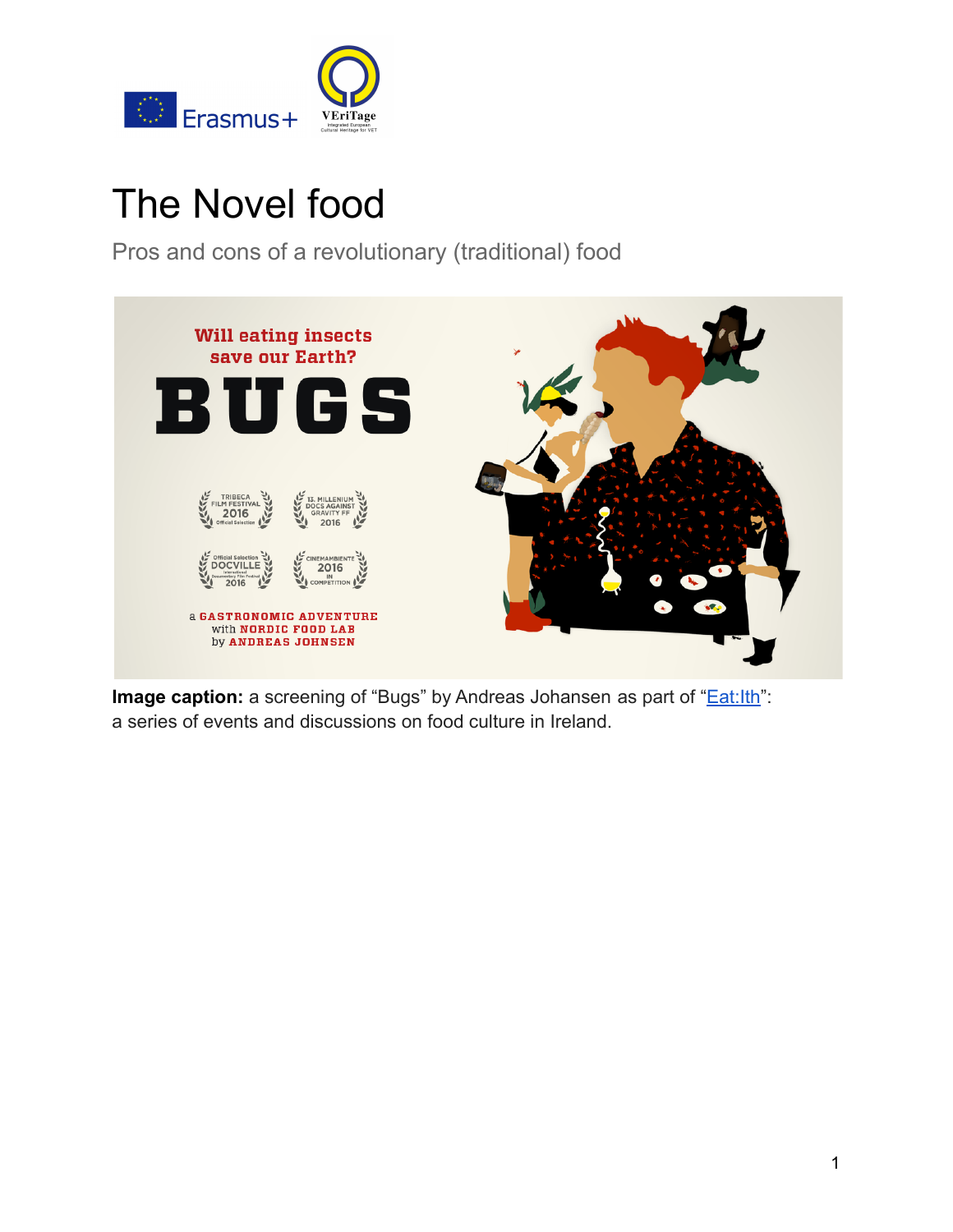

## Index

| Debate on food                                                    | 3                        |         |                |
|-------------------------------------------------------------------|--------------------------|---------|----------------|
| <b>Activity overview</b><br>Descriptive activity sheet<br>Stage 1 | 3<br>$\overline{4}$<br>4 |         |                |
|                                                                   |                          | Stage 2 | 5              |
|                                                                   |                          | Stage 3 | $\overline{7}$ |
| Stage 4                                                           | 8                        |         |                |
| Stage 5                                                           | 9                        |         |                |
| Novel food on the table                                           | 11                       |         |                |
| <b>Activity overview</b>                                          | 11                       |         |                |
| <b>Resources</b>                                                  | 11                       |         |                |
| Debate on food                                                    | 11                       |         |                |
| Novel food on the table                                           | 12                       |         |                |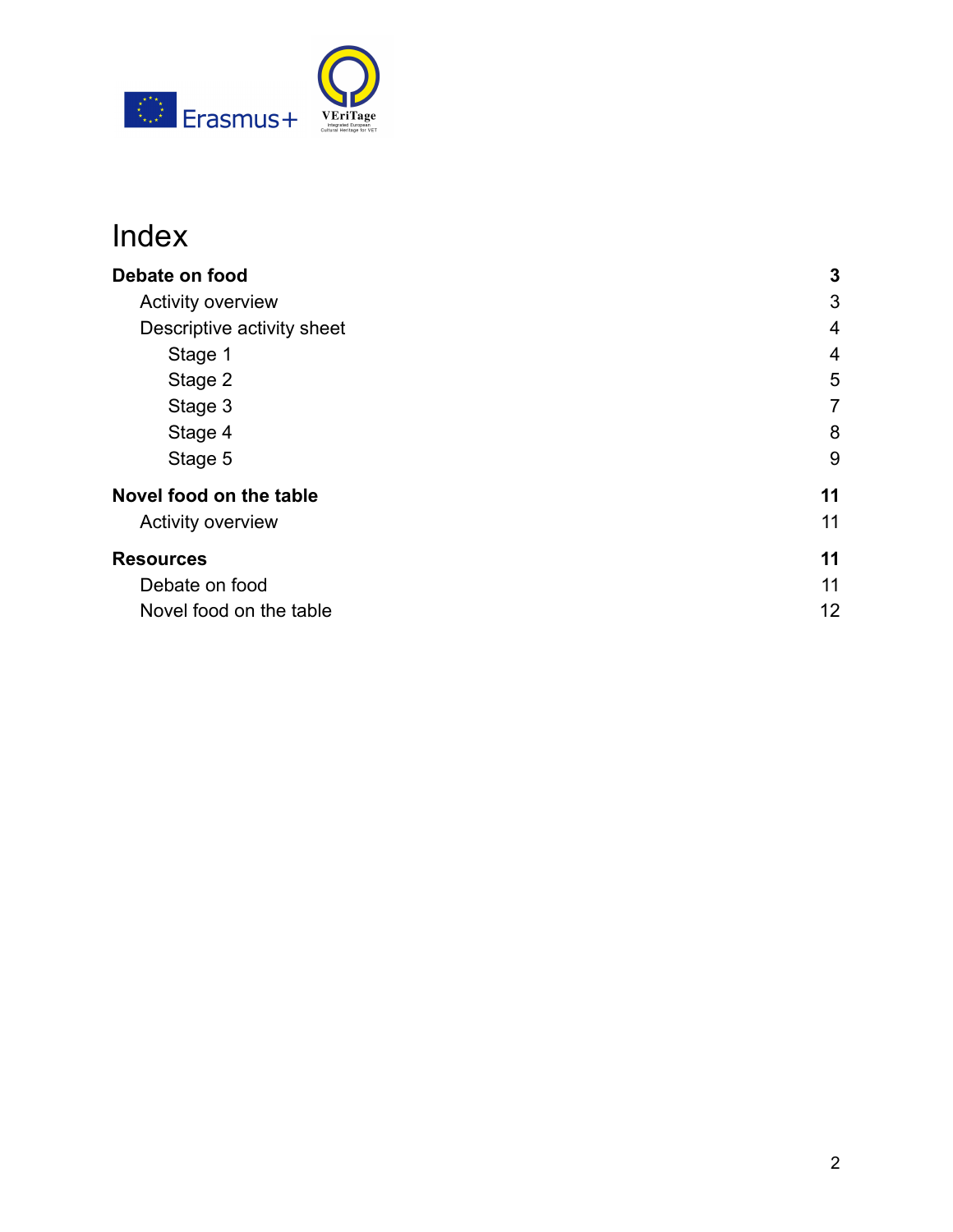

## General overview

"In 2050 we will all be vegans, and the luckiest ones among us will be able to eat insects" sing the *Eugenio in via di Gioia* irreverent rock band from Turin, Italy.

The context from which the exercise takes inspiration is the [new Novel Food Regulation](https://eur-lex.europa.eu/legal-content/en/TXT/?uri=CELEX%3A32015R2283) (EU) 2015/2283. "It aims to improve the conditions, so that businesses can bring new and innovative food to the EU market more easily, while still maintaining a high level of food safety for European consumers. The Regulation offers European consumers the benefit of a broader choice of food and a more favourable environment for Europe's agri-food industry – the second largest employment sector in Europe – to benefit from innovation, which is good for growth and jobs.

The theme chosen is very broad and can be approached from different points of view. Our proposals suggest a deepening of cultural, legal and economic nature through an analysis of the pros and cons.

The exercise presents an activity in detail and outlines a second one that teachers and trainers will be able to finalize following the proposed model.

## <span id="page-2-0"></span>Debate on food

## <span id="page-2-1"></span>Activity overview

In the activity we suggest to explore the theme of Novel Food from multiple points of view: cultural, economic and legal and we propose to the class group to work through the steps of the Debate methodology, a debate that consists of a confrontation in which two teams support and contrast a statement or a topic given by the teacher, placing himself in a field (pro) or in the other (against).

There are many kinds of methodologies related to the debate and to explore the topic you can surf this [resource](https://www.speechanddebate.org/introduction-to-world-schools-debate/) on World School Debate, a universal shared format on debate.

This is not the place to investigate the topic in detail or to become experts in the methodology, as time and experience are needed: the activity wants to offer input of reflection and support for class involvement in a virtuous, critical and constructive debate. It would be interesting to propose the activity to groups of mixed classes (classes with groups of students coming from different school addresses: commercial,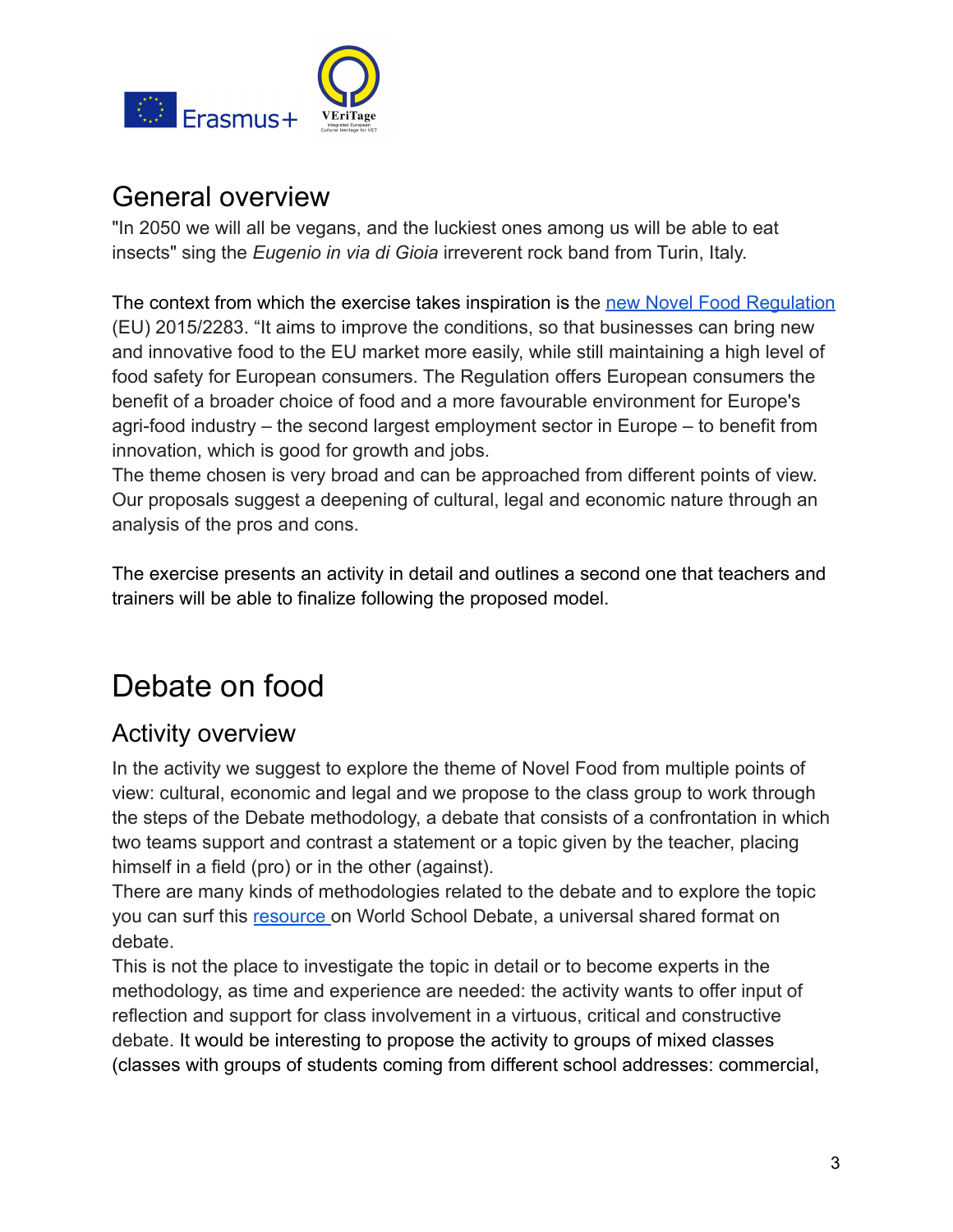

social, ...) in order to deepen the topic from a specific different point of view in line with the school address.

The activity has been designed for VET students of the tourism sector and student of the HORECA sector.

#### **Product**

The product of this activity will be a session of debate in the class

#### **Specific knowledge**

Basic knowledge of the EU regulation on novel foods Basic knowledge of the Debate methodology

#### **Difficulty level**

The exercise, as a whole, has a medium-high level of difficulty as it presupposes an intermediate level of entry, for part of the activities, into the skills on which it works:

- Multilingual competence
- Literacy
- Citizenship competence
- Entrepreneurship competence
- Cultural awareness and expression competence

### <span id="page-3-0"></span>Descriptive activity sheet

<span id="page-3-1"></span>Stage 1

#### **Description**

This phase is for the whole class.

Define and explain to the whole class about the Debate methodology, the rules and the structure you are using for the activity.

On the internet you can find many resources on the Debate methodology. Here are some simple [steps](https://www.edu.gov.mb.ca/k12/cur/socstud/frame_found_sr2/tns/tn-13.pdf) on how [conducting a debate](https://www.edu.gov.mb.ca/k12/cur/socstud/frame_found_sr2/tns/tn-13.pdf) you can refer to by the Canadian Manitoba Government Education and Training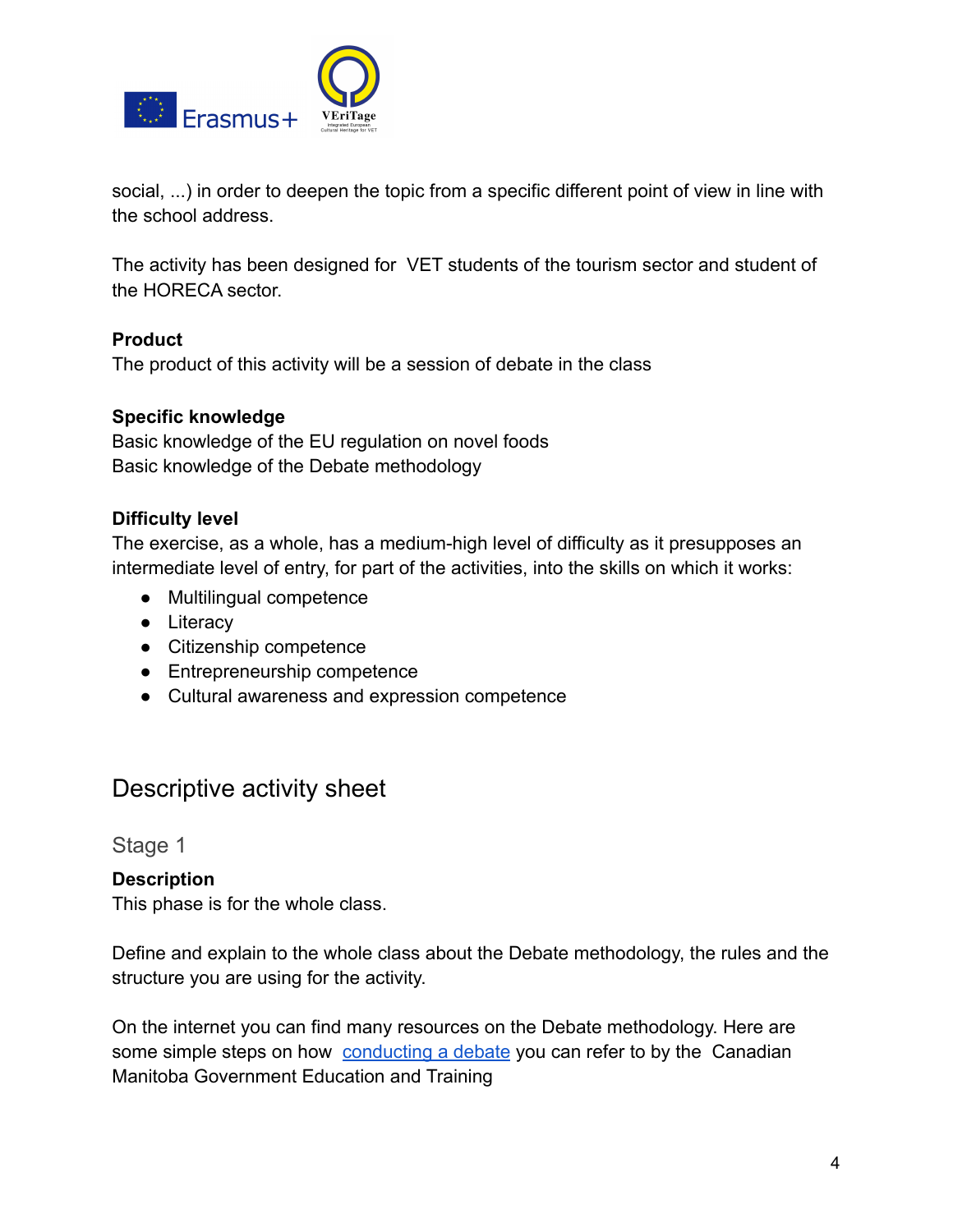

Show a simple video cartoon in English

The topic of this [video](https://www.youtube.com/watch?v=lwXZisYEQZs) is on "wearing uniforms at school". The topic is very different from the one suggested in the exercise, but it gives you an example of Debate.

Then debate together with the class on the methodology suggested The activity requires the students to deeply understand the benefits and the challenges of the method suggested

#### **Objectives**

- Increasing students' awareness of the main types of verbal interaction, a range of literary and non-literary texts, and the main features of different styles and registers of language (Literacy)
- Increasing the students' ability to understand and interpret concepts, thoughts, feelings, facts and opinions in oral form (Literacy) .
- Increasing the students' abilities to distinguish and use different types of sources, to search for, collect and process information (Literacy)
- Increasing the ability to understand spoken messages, to initiate, sustain and conclude conversations and to read, understand and draft texts, with different levels of proficiency in different languages, according to the individual's needs. (Multilingual competence)

#### **Key competence**

- Literacy
- Multilingual competence

#### **Resources**

- Human resources: reference teacher + teacher of the linguistic axis
- Equipment: internet connection, a PC and a video projector

#### **Duration**

● 60 minutes

<span id="page-4-0"></span>Stage 2

**Description** This phase is for groups.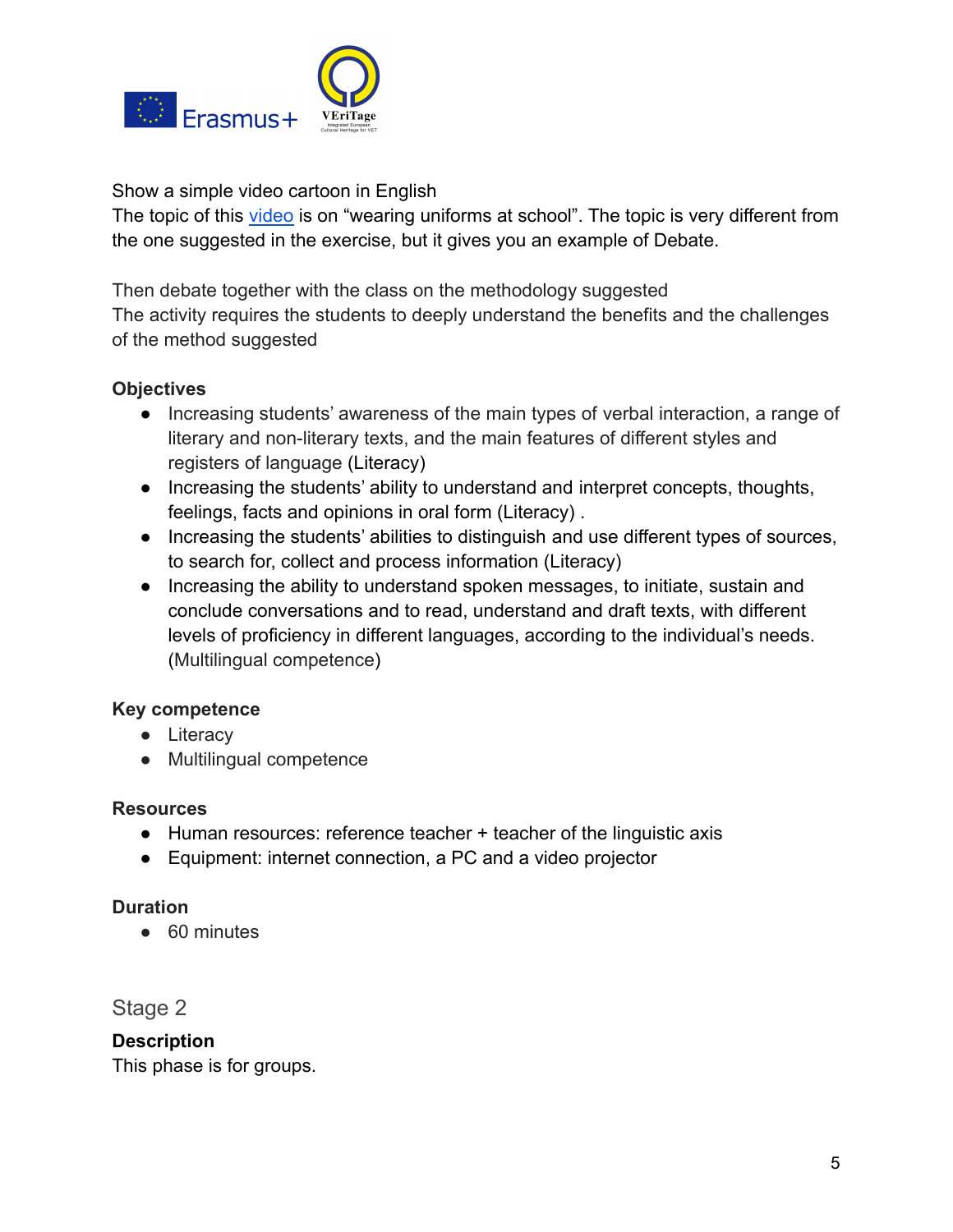

Point out three topics (see examples of the topics" below).

Divide the class into 6 groups.

Assign the same topic to two groups.

Ask your students to define and list "pros" and "cons" of the assigned topic without the use of the internet.

This activity requires that the number of groups are even.

If the topics, as we suggested, are three divide the class into six groups. Two groups will face the same topic: during the debate one group will argue explaining the pros and the other group explaining the cons.

This activity invites students to reflect through their knowledge, experiences and background.

The reflection should be effective, creative, critical and with strong arguments. The activity requires the students to:

- Brainstorm
- Discuss
- Select information

This step of activity can involve teachers and trainers of different subjects through interviews.

Then, ask your students to argue within the group "pros" and "cons" of the assigned topic.The activity requires the selection of information through reliable sources to sustain the thesis.

#### **Objectives**

- Arising students' abilities to identify, understand, express, create, and interpret concepts, feelings, facts and opinions (Literacy).
- Improving students' disposition to critical and constructive dialogue (Literacy).
- Improving students' critical thinking and ability to assess and work with information (Literacy).
- Improving the abilities to distinguish and use different types of sources, to search for, collect and process information, to use aids, and to formulate and express one's oral and written arguments in a convincing way appropriate to the context. It encompasses critical thinking and ability to assess and work with information (Literacy).
- Increasing the understanding of economics and the social and economic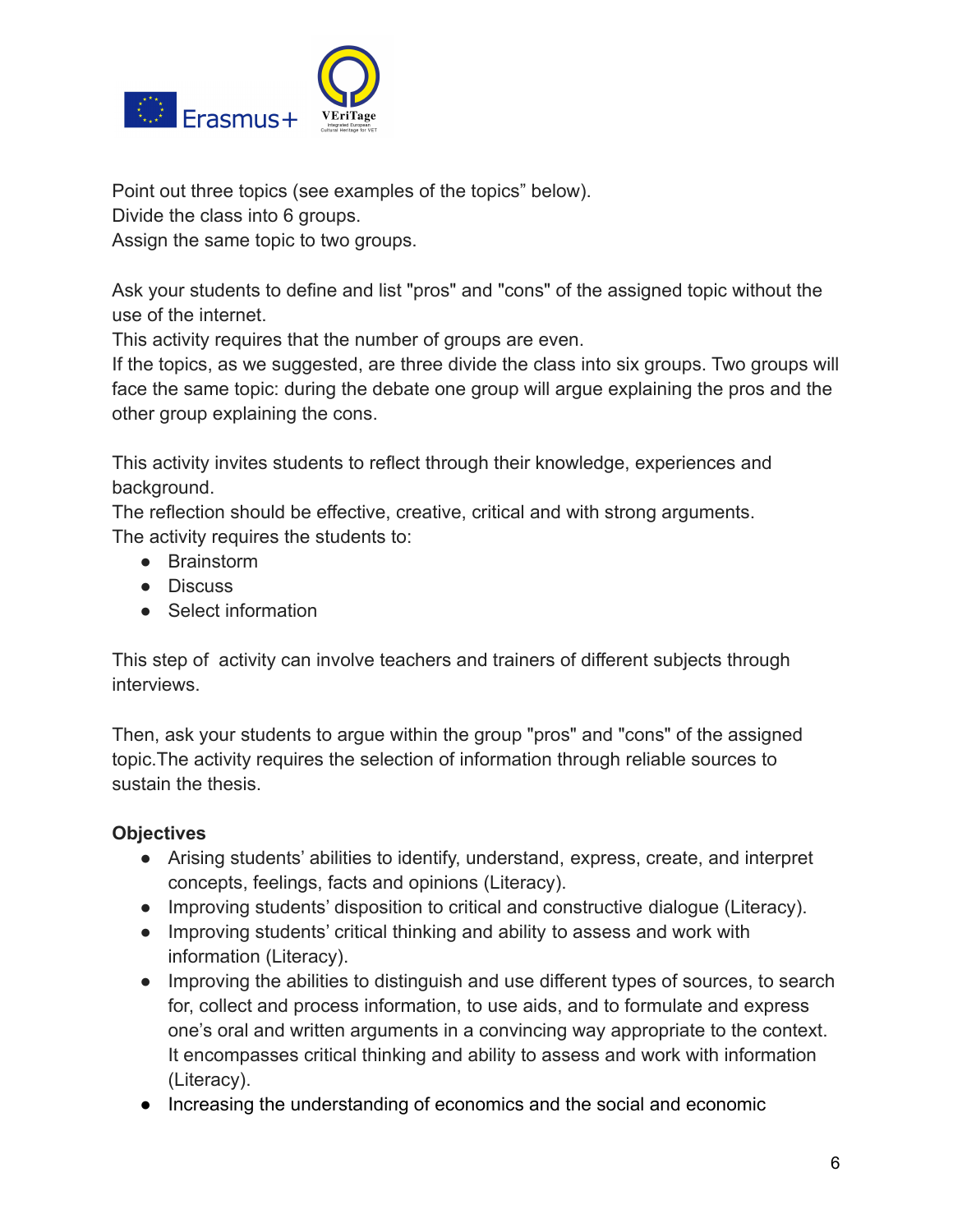

opportunities and challenges facing an employer, organisation or society (Entrepreneurship competence).

- Increasing awareness of ethical principles and challenges of sustainable development and have self-awareness of their own strengths and weaknesses (Entrepreneurship competence).
- Increasing skills are founded on creativity which includes imagination, strategic thinking and problem-solving, and critical and constructive reflection within evolving creative processes and innovation (Entrepreneurship competence).
- Increasing knowledge of local, national, regional, European and global cultures and expressions, including their languages, heritage and traditions, and cultural products (Cultural awareness and expression competence).

#### **Key competence**

- Literacy
- Entrepreneurship competence
- Cultural awareness and expression competence

#### **Resources**

- Human resources: reference teacher +teacher of linguistic axis + teachers of historical and social axis.
- Equipment: pens and sheets + internet connection, laptops

#### **Duration**

 $\bullet$  40 minutes + 40 minutes

<span id="page-6-0"></span>Stage 3

#### **Description**

This phase is for small groups.

#### **Objectives**

- Improving students' ability in formulating and expressing their oral arguments in a convincing way appropriate to the context (Literacy).
- Improving students' skills to develop arguments and constructive participation in community activities (Citizenship competence).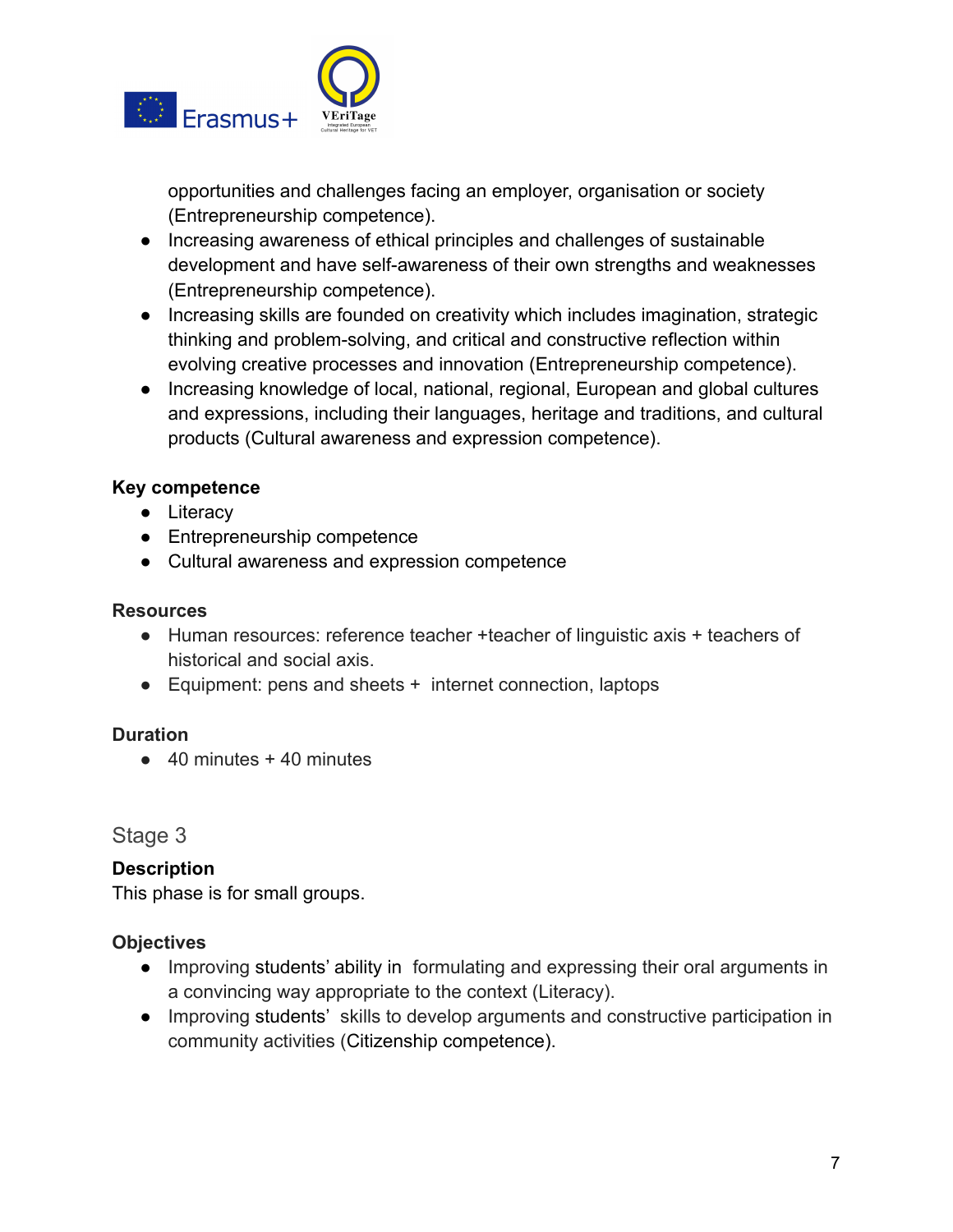

#### **Key competences**

- Literacy
- Citizenship competence

#### **Resources**

● Human resources: the reference teacher + the linguistic axis teachers

#### **Duration**

- 60 minutes in total
- The activity requires some debate trials in order to be ready for the final phase (the debate in front of the class).

#### <span id="page-7-0"></span>Stage 4

#### **Description**

This phase is for the whole class.

Define which teams will do pros and which ones will do cons in the debate. Ask your students to debate in front of the class on the assigned topic.

The activity requires the students of each team to convince the teacher and the other students (not the one involved in the topic) on the goodness of their arguments.

The topic will be presented by two groups: one group will propose arguments in favor (pro) and one group will propose arguments against (cons).

After each debate session there will be a debriefing session (see below).

There will be three debate sessions in total.

#### **Objectives**

- Improving students' ability in formulating and expressing their oral arguments in a convincing way appropriate to the context (Literacy).
- Improving students' skills to develop arguments and constructive participation in community activities (Citizenship competence).

#### **Key competence**

- Literacy
- Citizenship competence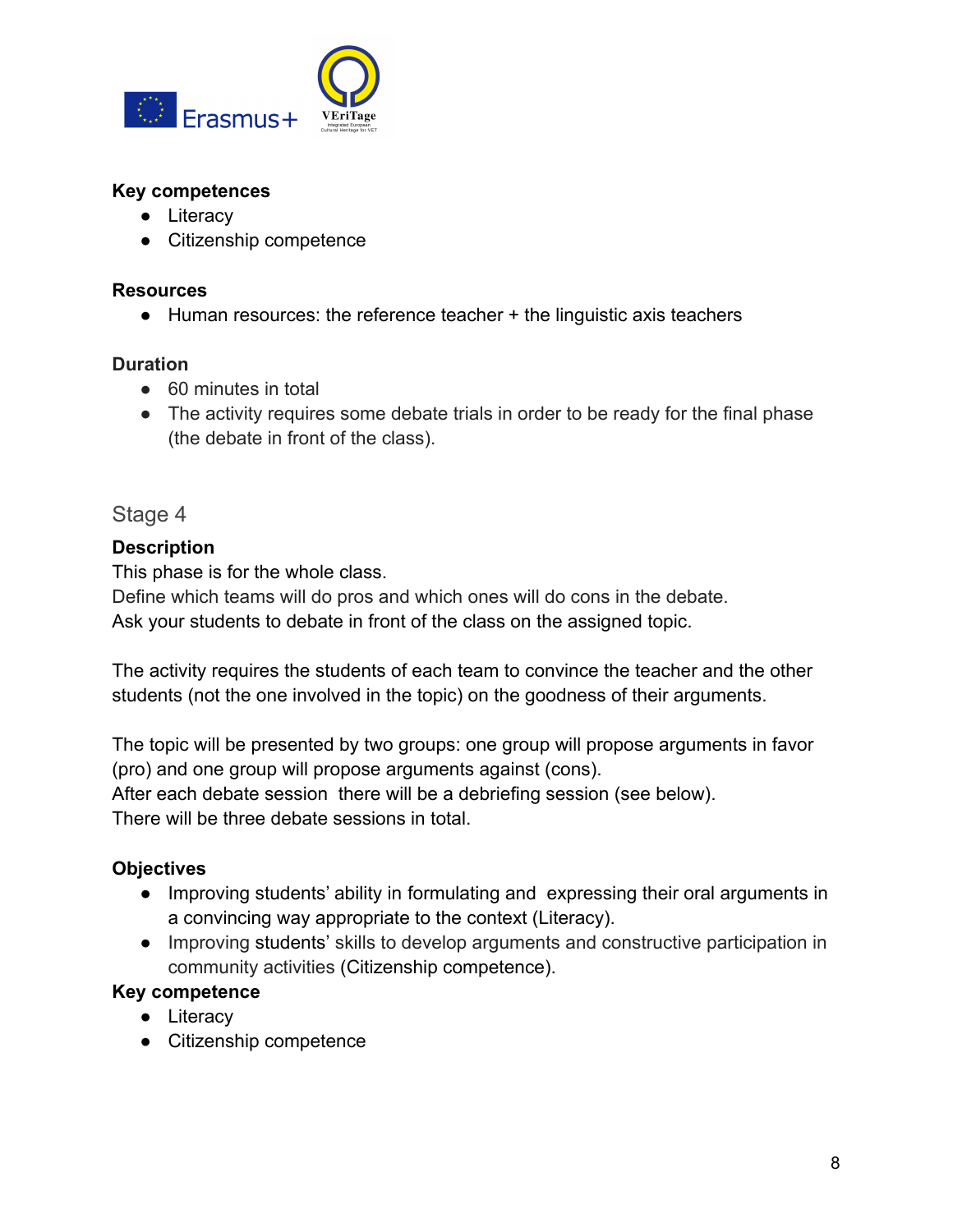

#### **Resources**

● Human resources: the reference teacher

#### **Duration**

● 90 minutes in total

#### <span id="page-8-0"></span>Stage 5

#### **Description**

This phase is for the whole class.

Ask your students to analyse and debrief the activity after each session.

This activity requires to:

- analysing behaviours
- expressing feelings
- discussing

#### **Objectives**

● Improving students' skills for citizenship competence relates to the ability to engage effectively with others in common or public interest, including the sustainable development of society (Citizenship competence).

#### **Key competence**

● Citizenship competence

#### **Resources**

- Human resources: the reference teacher
- Equipment: flipchart or blackboard

#### **Duration**

● 20 minutes for each session

### Examples of topics

#### **1. Cultural approach of novel food**

The use of insects in the food sector is capable of breaking down cultural obstacles and can eliminate the problem of world hunger.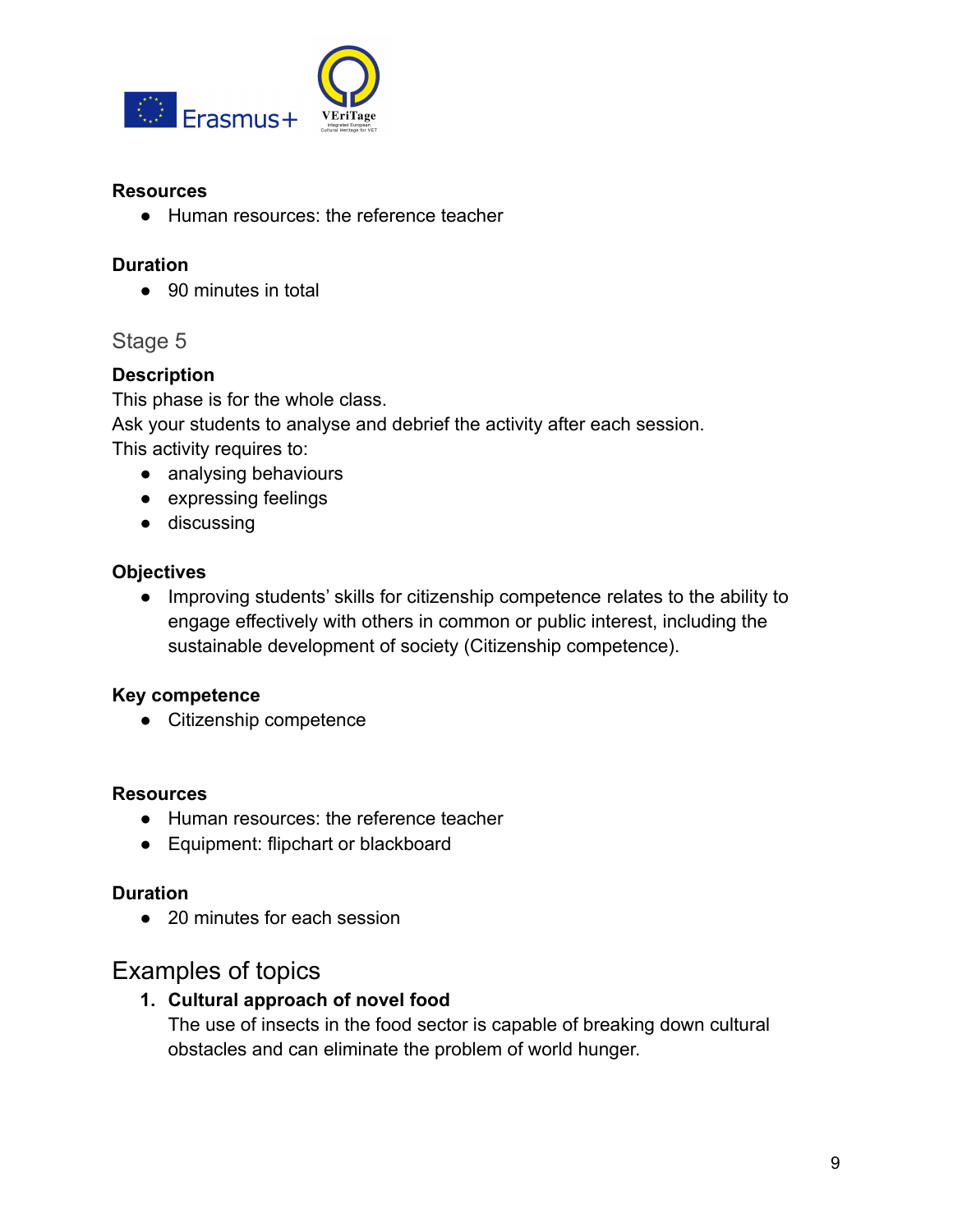

#### **2. Economics approach of novel food**

Food insects are a new business able to create economy and jobs both in poor countries and in more developed ones

#### **3. Legal approach of novel food (safety and security)**

The methods of breeding and production of insects in the food sector are known and without risks from the point of view of health and hygiene

#### **Example of pros and cons of the cultural approach**

The use of insects in the food sector is capable of breaking down cultural obstacles and can eliminate the problem of world hunger

#### **Pro**

"In the future it is conceivable that our eating habits will change in favor of the consumption of insects instead of meat. Insects can help defeat hunger in the world, as they are numerous, reproduce quickly and are easily bred; have a high rate of growth and food conversion. You can start with the use of feed and meal based on insects".

#### **Cons**

"Europeans should not be imposed on food that is foreign to their culture. We should enhance the products of the European and national tradition, also with a view to cutting hunger in the world. Accounting must also be taken of the analysis made by the University of Gastronomic Sciences of Pollenza for instance demonstrate that in Italy 54% of Italians are against Novel Food, 24% indifferent, while only 16% are favorable ". Source: proversi

### Debriefing activity suggestions

- Were the goals and the instructions clear?
- Has the experience been positive or negative overall?
- How did the experience go?
- What did you learn from this experience?
- Did you go as you expected?
- What happened that you didn't expect?
- Did you behave as a group? Why?
- Has the team worked well?Why?
- How was the relationship with your mates?
- Have you learned anything more about them?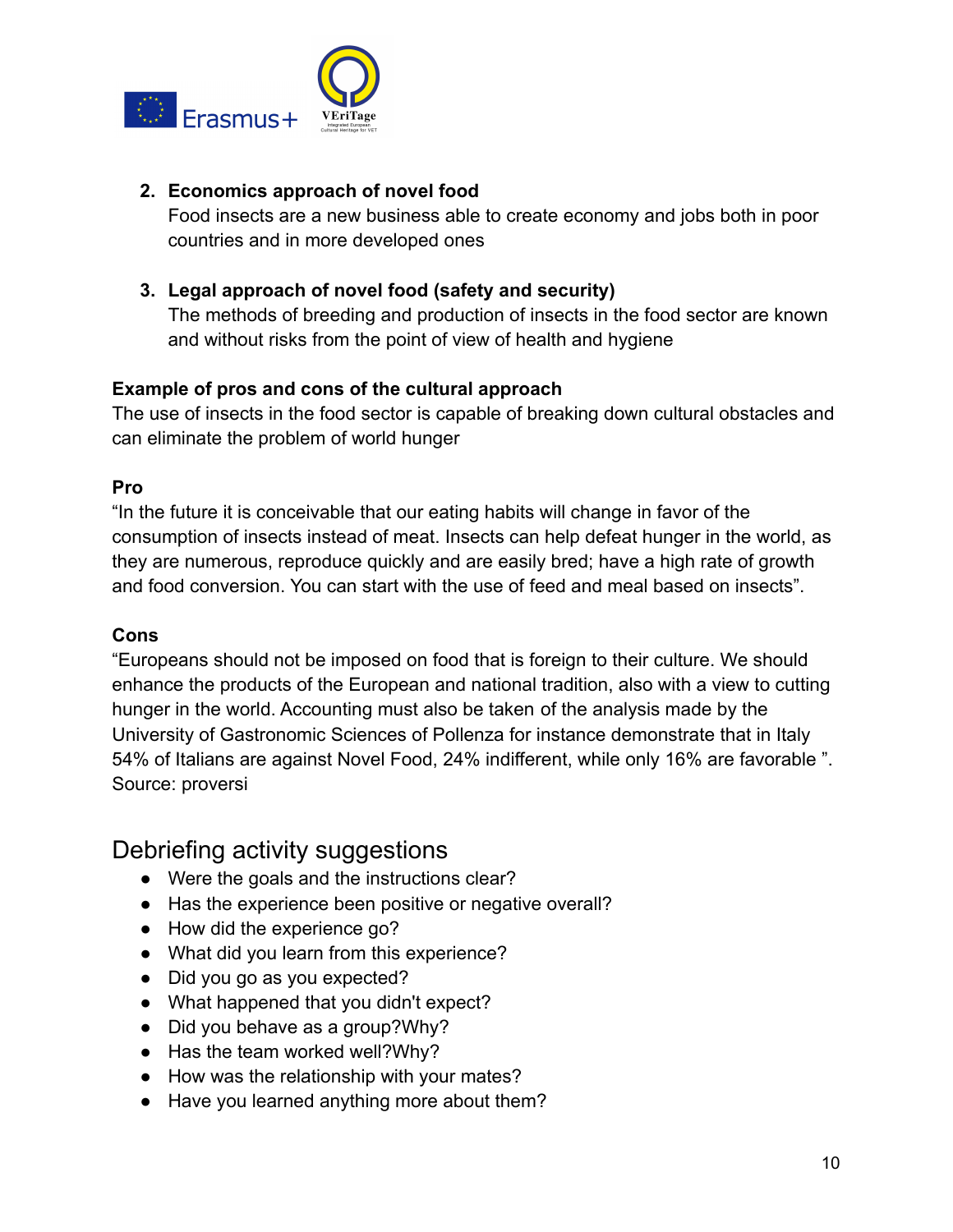

- What obstacles did you have to overcome together?
- How did you overcome them?
- Could the teacher use another method to reach the goal? Which one?
- What were your fears about this experience?
- What could you have done differently?

## <span id="page-10-0"></span>Novel food on the table

### <span id="page-10-1"></span>Activity overview

The activity requires students to explore the novel food under the gastronomic point of view. The students are required to produce a whole menu on novel food with illustrations and recipes, presenting their research and explaining their choices to the whole class.

The suggested steps of the activity are the following:

- 1. Divide your class in five groups
- 2. Ask each group to focus on a specific course. The first group will focus on appetizers, the second group on the main course, the third one on the second course, the fourth one on slide dish and the fifth one on the dessert.
- 3. Ask your student to search on the internet to find recipes using novel food, according to their focus. Our suggestion is to start from starred chefs recipes on the internet but also explore the recipes coming from different parts of the world.
- 4. Each group has to collect a representative illustration of the course and its recipe.
- 5. If the material is in english the group has to translate it in its national language
- 6. Each group will present its own recipe to the whole class presenting the reasons for the choice.
- 7. Ask your students, as a whole class, to collect in one file the result.
- 8. The product of the activity will be an illustrated menu, from appetizer to dessert, with its own recipes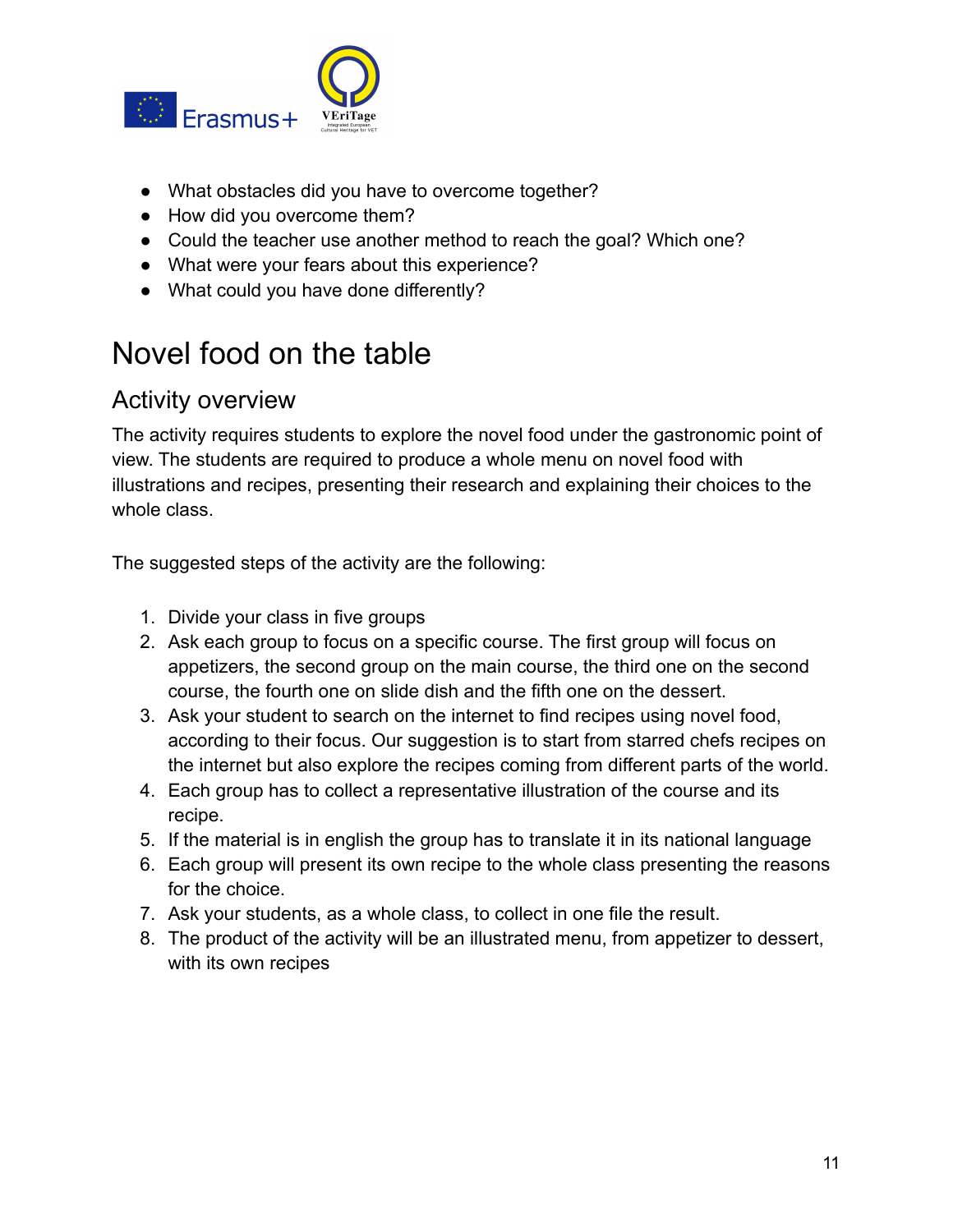

## <span id="page-11-0"></span>Resources

## <span id="page-11-1"></span>Debate on food

- [Regulation \(EU\) 2015/2283 of the European Parliament](https://eur-lex.europa.eu/legal-content/en/TXT/?uri=CELEX%3A32015R2283) and of the Council of 25 [November 2015](https://eur-lex.europa.eu/legal-content/en/TXT/?uri=CELEX%3A32015R2283) on novel foods, amending Regulation (EU) No 1169/2011 of the European Parliament and of the Council and repealing Regulation (EC) No 258/97 of the European Parliament and of the Council and Commission Regulation (EC) No 1852/2001 (Text with EEA relevance)
- The [hyperlink](https://www.speechanddebate.org/introduction-to-world-schools-debate/) takes you to the World School Debate [The document](https://www.edu.gov.mb.ca/k12/cur/socstud/frame_found_sr2/tns/tn-13.pdf) by the Canadian Manitoba Government Education and Training explain you how to [conducting a debate](https://www.edu.gov.mb.ca/k12/cur/socstud/frame_found_sr2/tns/tn-13.pdf)
- [The video](https://www.youtube.com/watch?v=lwXZisYEQZs) is an example of Debate

To deepen the topic:

- The Food and Agriculture Organization of the United [Nations-FAO](http://www.fao.org/edible-insects/en/)
- The FAO research ["Edible insects Future prospects](http://www.fao.org/3/i3253e/i3253e.pdf) for food and feed security"
- ["Insects as food and feed: what are the risks?"](https://www.efsa.europa.eu/en/press/news/151008a) By the European Food Safety Authority.
- "[Edible insects in China: Utilization and prospects"](https://www.researchgate.net/publication/313902069_Edible_Insects_in_China_Utilization_and_Prospects) by the Research Institute of Resource Insects, Chinese Academy of Forestry, Kunming, China
- An article [by Alan Louey Yen](https://onlinelibrary.wiley.com/doi/full/10.1111/j.1748-5967.2009.00239.x) of the Biosciences Research Division, Australia.
- [Edible insects: Traditional knowledge or western phobia?](https://onlinelibrary.wiley.com/doi/full/10.1111/j.1748-5967.2009.00239.x)
- In this [Ted-Ed lesson](https://www.youtube.com/watch?v=aXs6yQMsQfY) Prof. Arnold van Huis, coordinator of the interdisciplinary project "Convergence of Sciences" in Benin, Ghana and Mali and of project "Sustainable Production of Insect Proteins" in the Netherlands try to convince the audience to eat insects. Here his research: [https://agricultureandfoodsecurity.biomedcentral.com/articles/10.1186/s40066-](https://agricultureandfoodsecurity.biomedcentral.com/articles/10.1186/s40066-015-0041-5) [015-0041-5](https://agricultureandfoodsecurity.biomedcentral.com/articles/10.1186/s40066-015-0041-5)
- The video "[What's stopping you eating insects?](https://www.youtube.com/watch?v=KHttnXWSDmM)" by Oxford Brookes University
- Associate [Professor Kerry Wilkinson of University](https://www.youtube.com/watch?v=pqyc9rZaa7Y) of Adelaide explains her research in this area
- Edible Insects [Future prospects for food and feed](http://www.fao.org/3/i3253e/i3253e.pdf) security

## <span id="page-11-2"></span>Novel food on the table

- [Alex Atala](https://www.youtube.com/watch?time_continue=50&v=XtgVfgPShhw), a 2 star chef, on cultural interpretations and eating insects
- The [Multimedia center of European Parliament](https://multimedia.europarl.europa.eu/en/search?q=%22novel%2Bfood%2B%28T%29%22&st=&ut=&EPV_PHOTO=37)